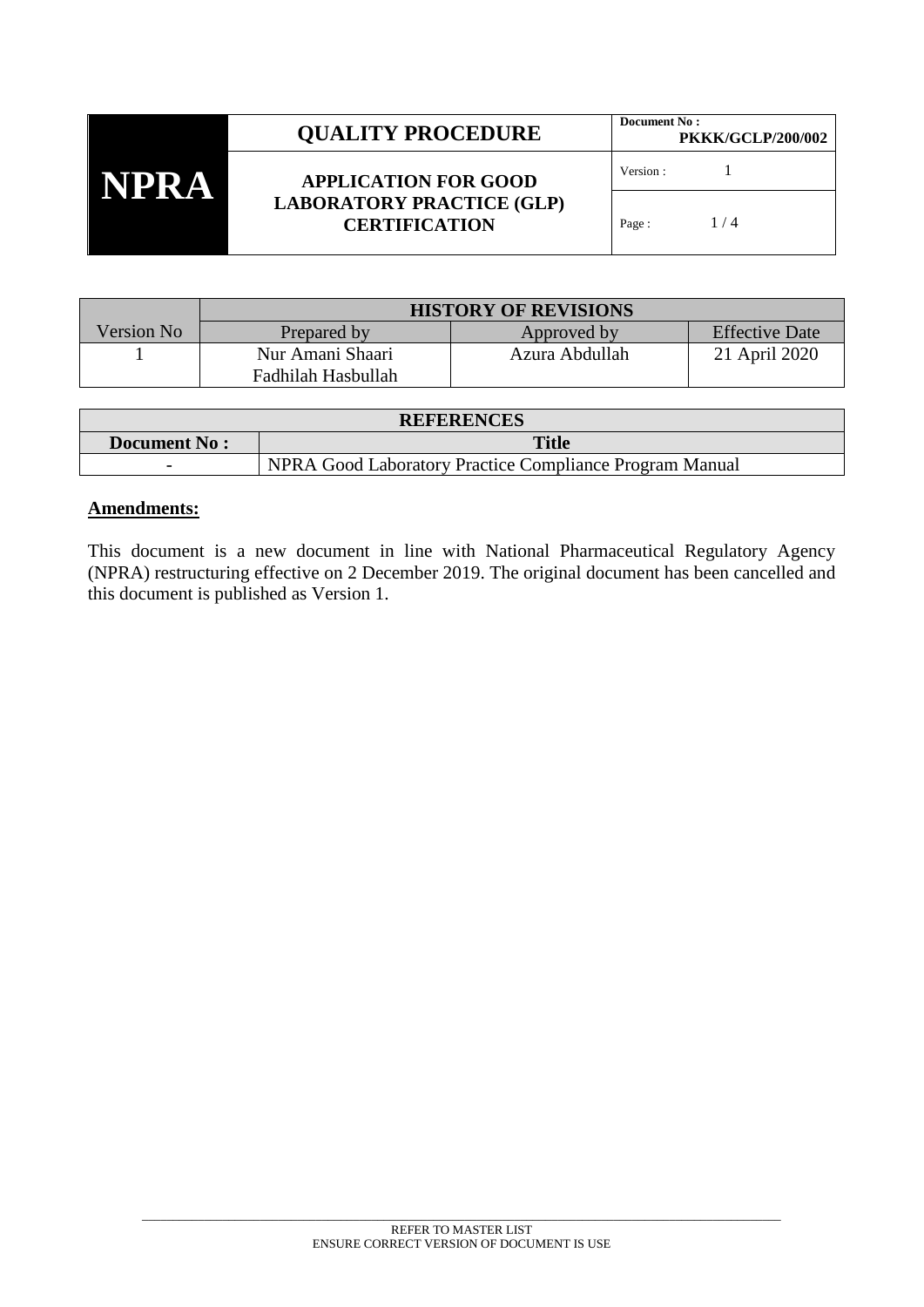|     | <b>OUALITY PROCEDURE</b>                                                                | Document No: | <b>PKKK/GCLP/200/002</b> |
|-----|-----------------------------------------------------------------------------------------|--------------|--------------------------|
| NPR | <b>APPLICATION FOR GOOD</b><br><b>LABORATORY PRACTICE (GLP)</b><br><b>CERTIFICATION</b> | Version :    |                          |
|     |                                                                                         | Page:        | 2/4                      |

## **1. OBJECTIVE**

To describe the procedure for Application for the Good Laboratory Practice (GLP) Compliance certification.

## **2. SCOPE**

To Test Facilities conducting studies for non-clinical health safety studies and for purpose of registering and/or licensing on test item contain in product in the following categories:

- Pharmaceuticals products
- Cosmetics products
- Veterinary drugs and
- Food additive
- Medical Devices
- Others

## **3. DEFINITION**

|     | NO.   ACRONYM | <b>DEFINITION</b>                                |
|-----|---------------|--------------------------------------------------|
| 3.1 | CAPA          | <b>Corrective Actions and Preventive Actions</b> |
| 3.2 | <b>CCOC</b>   | Centre for Compliance and Quality Control        |
| 3.3 | GLP           | <b>Good Laboratory Practice</b>                  |
| 3.4 | <b>GCP</b>    | <b>Good Clinical Practice</b>                    |
| 3.5 | SOP           | <b>Standard Operating Procedure</b>              |

#### **4. FLOW CHART**

None.

#### **5. RESPONSIBILITY**

- 5.1 Deputy Director of Centre for Compliance and Quality Control (CCQC)
- 5.2 Head of GCP and GLP Section
- 5.3 GLP officers

## **6. PROCEDURE**

6.1 A facility can make an application for the GLP compliance certification to the National Pharmaceutical Regulatory Agency (NPRA), Ministry of Health Malaysia.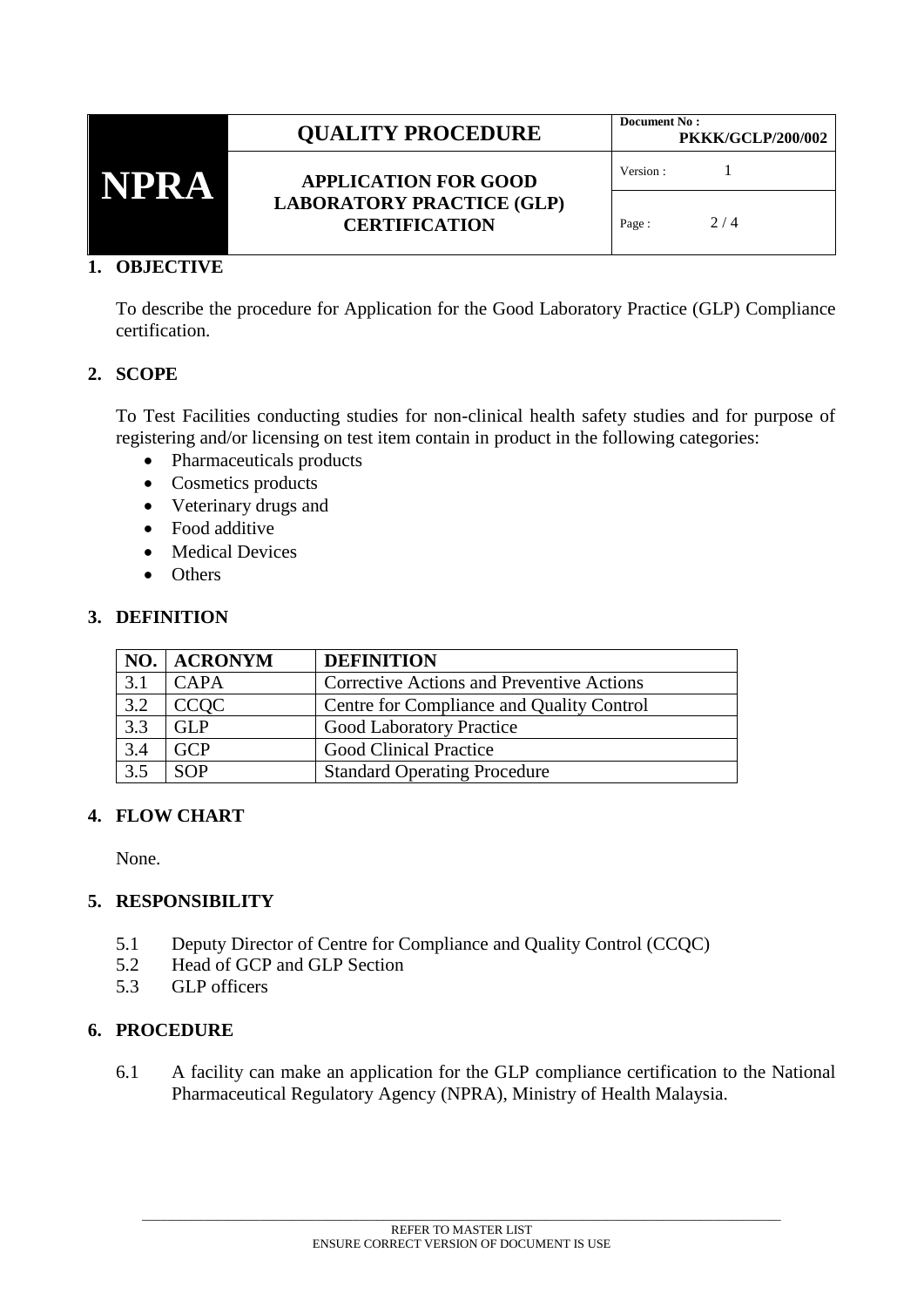# **QUALITY PROCEDURE** Document No :



## **APPLICATION FOR GOOD LABORATORY PRACTICE (GLP) CERTIFICATION**

- 6.2 The application can be made by completing the form *Application for NPRA Good Laboratory Practice Compliance Programme* (GCLP/F-001). The form is available online and can be downloaded from our website.
- 6.3 The applicant has to pay a processing fee and provide supportive documents as specified in the Application Form.
- 6.4 Payment shall be submitted to Finance Unit, Centre of Administration, NPRA for issuance of receipt. Official receipt of payment shall be submitted together with the application form to officer at Centre for Compliance and Quality Control.
- 6.5 The applicant must submit the complete Application Form (together with official receipt of payment for processing fee and documents) to:

## **Deputy Director Centre for Compliance and Quality Control, National Pharmaceutical Regulatory Agency (NPRA), Ministry of Health, Malaysia. Jalan Universiti 46200 Petaling Jaya, SELANGOR**

- 6.6 NPRA will review the application together with the documents. The test facility shall be informed regarding the additional documents required if necessary.
- 6.7 An invoice for pre-inspection fee will be issued to test facility upon receiving the complete application.
- 6.8 Inspection fee shall be made to Finance Unit, Centre of Administration, NPRA for issuance of receipt. The official receipt must be submitted to officer at Centre for Compliance and Quality Control at least 2 weeks before date of Pre-Inspection.
- 6.9 Pre-inspection will only be conducted on Test Facilities once the official receipt of payment for inspection fee is received.
- 6.10 The Pre-inspection shall be conducted by the inspector(s) from NPRA who may be accompanied by experts from various fields. Inspection duration may vary, depending on the scope and size of the test facility.
- 6.11 Test Facility shall be notified prior to the date of the Pre-inspection.